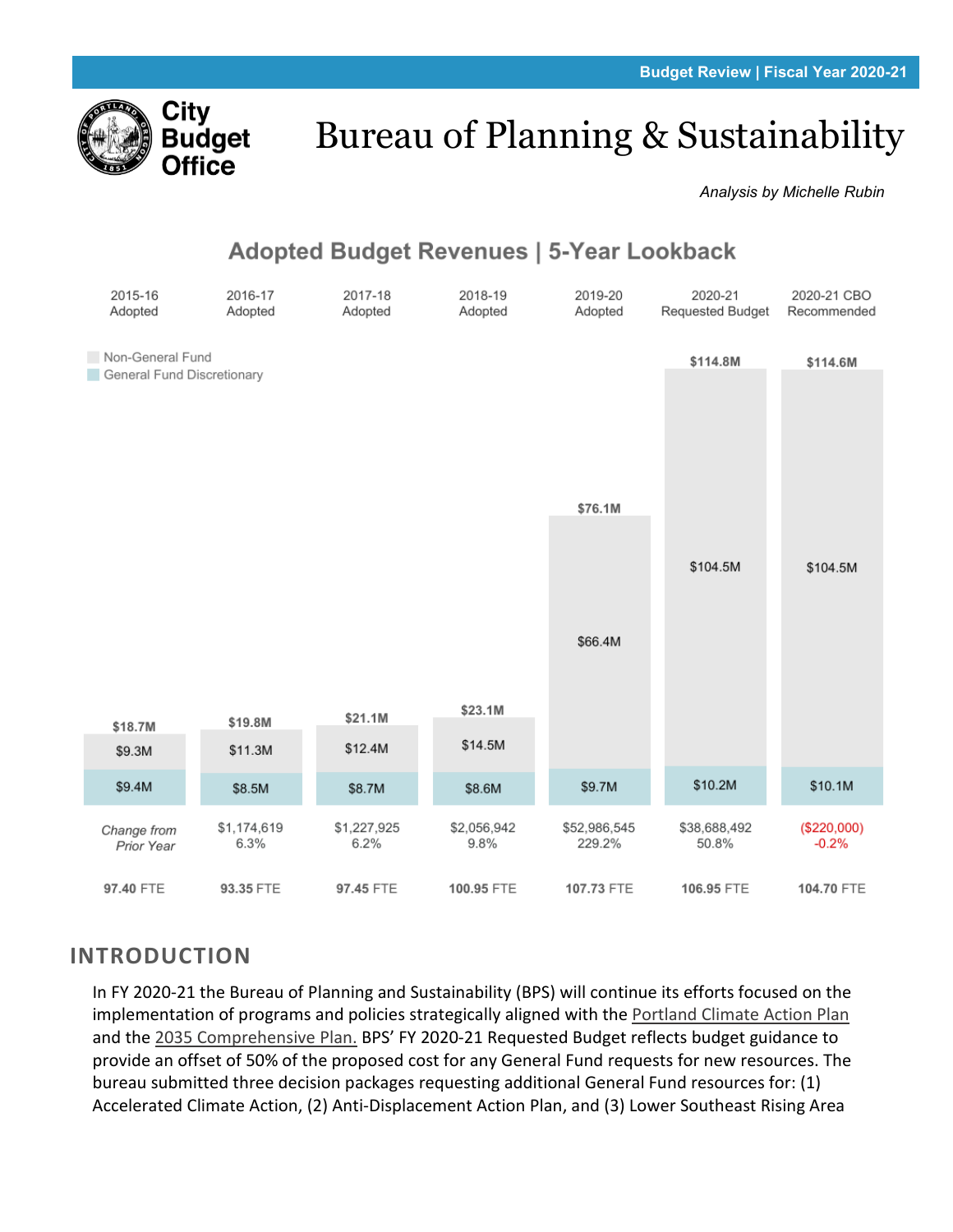Plan. The bureau also submitted efficiency decision packages for the Anti-Displacement Action Plan and the Lower Southeast Rising Area Plan, which included bureau-identified offsets. Without the inclusion of the offsets, these requests amount to a combined \$645,000 in additional General Fund resources. With the inclusion of offsets, this lowers to a combined \$435,000 in requested additional General Fund resources. In addition, the bureau is requesting to allocate \$755,199 from expected revenue in the Portland Clean Energy Community Benefits Fund (PCEF) to personnel services to increase PCEF program staff by 5.80 FTE.

Key Council decision points include a) prioritizing BPS' core services and workplan, and b) identifying a stable funding plan for BPS' programs, policies, and initiatives. These will be critical to meeting the City's climate and sustainability goals in preparation for the City's expected declaration of a Climate Emergency in April 2020, released in draft form February 2020, and for meeting the goals outlined in the City's Comprehensive Plan. [1](#page-1-0)

# **BASE BUDGET KEY ISSUES**

# **Stability of Resources and Prioritization of Core Services**

The Bureau of Planning and Sustainability leads both the City's planning and urban design programs and the City's sustainability and climate action efforts. In total, the bureau represents approximately 2.0% of the City's overall budget and has 11 program offers representing its multiple functionalities. Due to the multi-year nature of planning projects, the bureau utilizes a matrix staffing model to assign its staff to current priority projects, the scale and scope of which vary from year to year and are aligned with Council priorities. Historically, BPS' revenue streams are comprised of General Fund, Solid Waste Management Fund, Community Solar Fund, and intergovernmental resources. BPS' FY 2020-21 budget also reflects the [Portland Clean Energy](https://www.portlandoregon.gov/citycode/78811) Community Benefits Fund, which was created b[y local](https://multco.us/file/74764/download)  [ballot measure \(#26-201\)](https://multco.us/file/74764/download) in 2018. PCEF represents a new operational function for the bureau, as it must administer the fund and associated programs. The Bureau of Revenue and Financial Services forecasts that the fund is expected to produce  $$44 - $61$  million in additional annual revenue.<sup>[2](#page-1-1)</sup> PCEF revenues have resulted in the bureau's non-General Fund resources growing by approximately \$90 million between FY 2018-19 and the FY 2020-21 Requested Base Budget, increasing the bureau's total budget by nearly 400%. The bureau's FY 2020-21 Requested Base Budget totals \$114.1 million and consists of 97.71 FTE.

## **Reliance on One-time General Fund Resources**

BPS has historically had a portion of its budget funded with one-time General Fund resources to support Council-approved multi-year planning projects, which the bureau considers core bureau services. The bureau states that the instability of one-time General Fund resources impedes its ability to move planning projects forward in a timely manner in order to equitably serve historically underserviced areas and communities in the city. While ongoing General Fund resources have grown from a

<span id="page-1-0"></span><sup>1</sup> To view the City's draft Climate Emergency Declaration, please see: [https://beta.portland.gov/bps/climate](https://beta.portland.gov/bps/climate-action/news/2020/2/12/mayor-wheeler-publishes-draft-climate-emergency-declaration)[action/news/2020/2/12/mayor-wheeler-publishes-draft-climate-emergency-declaration](https://beta.portland.gov/bps/climate-action/news/2020/2/12/mayor-wheeler-publishes-draft-climate-emergency-declaration)

<span id="page-1-1"></span><sup>&</sup>lt;sup>2</sup> PCEF revenues are collected through a 1% surcharge on retail sales of eligible large corporations in Portland. Revenues will provide grants to clean energy programs, clean energy workforce development, green infrastructure, sustainable agriculture programs, and other programs that help further the City's commitments to achieving its climate goals outlined in the [Climate Action Plan.](https://beta.portland.gov/bps/climate-action/history-and-key-documents-climate-planning-and-action-portland)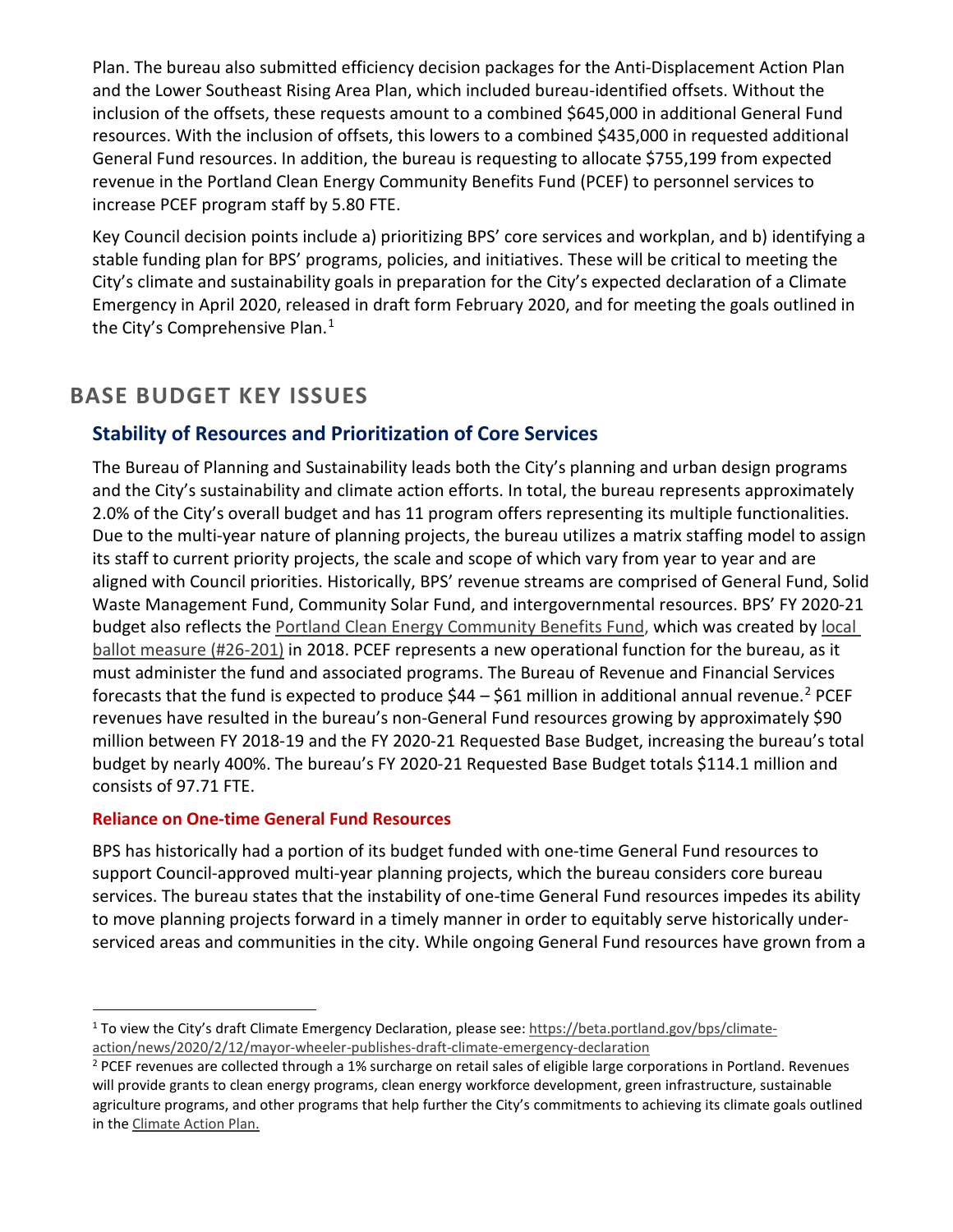

low of \$6.4 million in FY 2013-14 to \$8.9 million in FY 2020-21, BPS' General Fund one-time resources over the past 9 years have fluctuated - from less than \$100,000 in FY 2017-18 to \$1.0 million in the current fiscal year. The bureau has historically relied on Limited Term FTE and external grant funding to support multi-year planning projects, which can exacerbate instability of funding.

CBO has consistently recommended

that BPS prioritize core programs and priority projects within ongoing resources, reserving one‐time General Fund resources for short, finite projects outside of the bureau's core mission and services. It is imperative to the fiscal stabilization of the bureau that its workplan is scalable based on available resources, without impacting its core services. Following the completion of several major plans, the bureau anticipates focusing on the implementation of the Central City 2035 Plan, the Broadway Corridor project, and Rose Quarter development in FY 2020-21, in addition to furthering equitable community development, particularly in East Portland. Failing to implement plans on an appropriate timeline due to lack of resources could affect community trust in government and the scale of impact of these plans. In addition, as CBO noted in its FY 2019-20 budget review, BPS is increasingly directed to undertake projects related to multi-bureau coordination work, such as the Anti-Displacement Action Plan.<sup>[3](#page-2-0)</sup>

The bureau considers core programs those that are set in its strategic plan, functions required by State law, and initiatives based on goals identified in the Portland Climate Action Plan and the 2035 Comprehensive Plan, in addition to directives from City Council, and community leadership. Following this methodology, all of the bureau's requested Decision Packages in the FY 2020-21 Requested Budget could be considered bureau core programs requesting to be funded with one-time General Fund resources. As much of BPS' work has been identified as a Council priority, CBO recommends Council and the bureau further determine which aspects of BPS' workplan are priorities now and in future fiscal years, if new resource allocation is necessary to achieve these priority changes, and the desired timeline for this work.

## **Funding Strategy for Climate and Sustainability Programs**

As addressing the climate crisis continues to be a Council priority and the City prepares for an expected Climate Emergency Declaration in 2020, BPS notes that resources for its climate programs are insufficient to meet the scale of immediate climate policy, programs, and actions the City needs in order to deliver on the City's climate goals.<sup>[4](#page-2-1)</sup> This resulted in the bureau's \$225,000 General Fund onetime resource request for Accelerated Climate Action (analyzed below). The bureau currently estimates an additional 4.0 FTE will be necessary to complete climate emergency related work; however, the bureau has only requested 1.0 FTE due to the 50% offset requirement in the Mayor's FY 2020-21 budget guidance. This represents an operational challenge in delivering on the City's climate

<span id="page-2-0"></span><sup>&</sup>lt;sup>3</sup> For CBO's prior analysis on this topic, please see:<https://www.portlandoregon.gov/cbo/article/714558>

<span id="page-2-1"></span><sup>&</sup>lt;sup>4</sup> To view the City's draft Climate Emergency Declaration, please see: [https://beta.portland.gov/bps/climate](https://beta.portland.gov/bps/climate-action/news/2020/2/12/mayor-wheeler-publishes-draft-climate-emergency-declaration)[action/news/2020/2/12/mayor-wheeler-publishes-draft-climate-emergency-declaration](https://beta.portland.gov/bps/climate-action/news/2020/2/12/mayor-wheeler-publishes-draft-climate-emergency-declaration)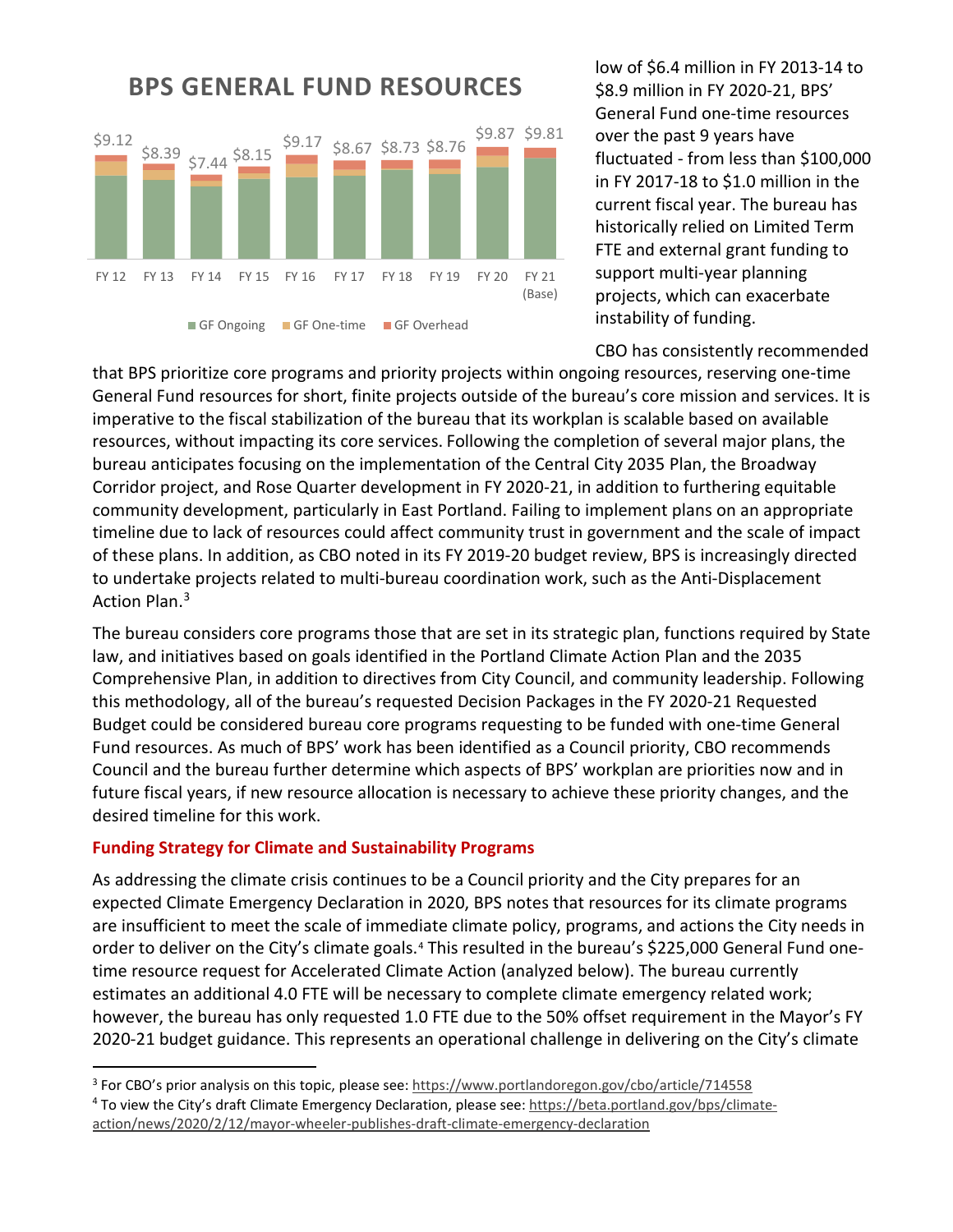goals moving forward. As BPS expands its efforts to meet City climate goals, CBO recommends that the bureau and Council consider how to optimize different funding streams.<sup>[5](#page-3-0)</sup> The bureau allocates a mix of resources to fund its two major climate and sustainability programs, as illustrated in the graph below: Solid Waste Management Fund (SWMF), Community Solar Fund, grant revenue, and General Fund. The first three funding sources have restrictions on allowable use, so BPS has historically subsidized program activities with General Fund. As highlighted in the graph below, the bureau has allocated just under \$1.0 million in General Fund resources toward this work in FY 2020-21, which is consistent with funding levels in the current fiscal year.

# **FY 2020-21 BPS CLIMATE AND SUSTAINABILITY PROGRAM EXPENDITURES RESOURCES**



CBO notes that SWMF resources have restricted uses; however, according to the Fund Statement of Purpose, resources obtained from residential franchise fees can be used for several broadly defined programs, including Solid Waste and Recycling, Green Building and Sustainable Education and Assistance programs.<sup>[6](#page-3-1)</sup> The bureau states that it seeks to maintain a nexus between material waste and the types of sustainability programs the resources are used for. Currently, SWMF resources support the following within BPS: the Waste Collection Program, Sustainability Engagement Program, Climate, Energy, and Sustainable Development program, and Citywide efforts such as the Bureau of Development Services Nuisance Abatement Program, and the Office of Management and Finance's Homeless Urban Camping Impact Reduction Program.

The bureau's five-year forecast shows the fund nearing minimum fund balance levels in future years due to expected increased expenditures from the expansion of the Public Trash Can Program. However, there is not a high level of confidence in this estimate as the bureau states it will reevaluate spending next fiscal year when it has additional clarity around current and planned expansion activity. The reevaluation will determine adjustments to the proposed commercial tonnage fee increase to fund the expansion.

If the SWMF remains with satisfactory reserve levels (above the \$500,000 reserve minimum), funding

<span id="page-3-0"></span><sup>5</sup> For prior analysis on this topic, please see [https://www.portlandoregon.gov/cbo/article/714558;](https://www.portlandoregon.gov/cbo/article/714558) <https://www.portlandoregon.gov/cbo/article/675828>

<span id="page-3-1"></span><sup>&</sup>lt;sup>6</sup> For the Solid Waste Management Fund Statement of Purpose, please see: <https://www.portlandoregon.gov/citycode/article/592316>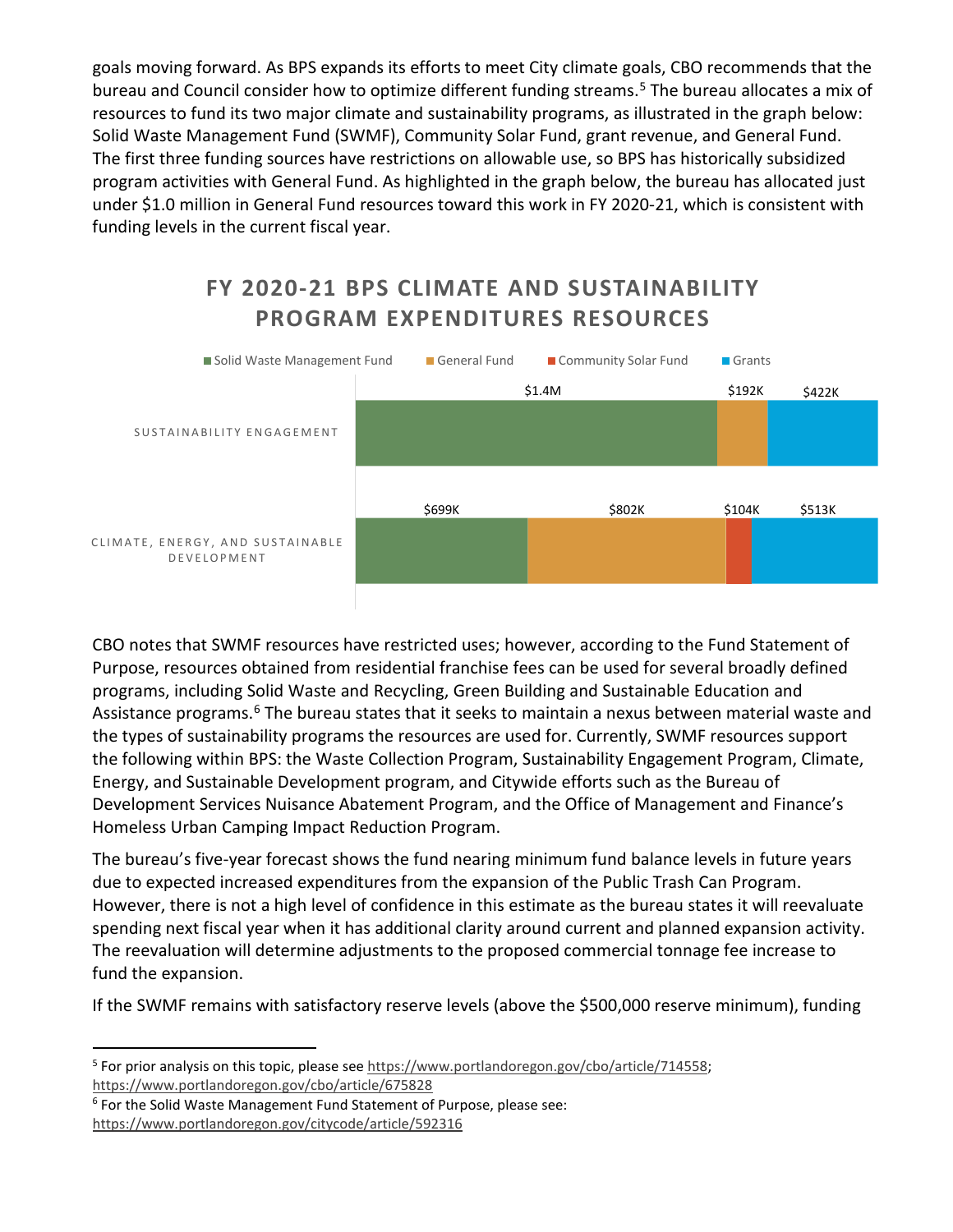eligible programs with these funds could free up additional General Fund resources within BPS' base budget to fund other core services, such as Council identified core planning work or new climate initiatives that do not fall within the allowed uses of SWMF revenues. The \$192,000 currently budgeted in the Sustainability Engagement program could be a good option for this in FY 2020-21, since sustainable engagement activities are an allowed use of SWMF revenues.<sup>[7](#page-4-0)</sup> Where applicable, the City may explore the use of alternative funding sources for increased climate and sustainability programs and those currently subsidized by the General Fund.

Although not directly applicable to a funding strategy for the City's climate and sustainability programs, the Portland Clean Energy Fund (PCEF) grant resources will provide a significant new funding stream for climate and sustainability efforts in Portland. It is estimated to raise \$44 - \$61 million annually that will provide grants to clean energy programs, clean energy workforce development, green infrastructure, sustainable agriculture programs, and other programs that help further the City's commitments to achieving its climate goals outlined in the Climate Action Plan. The first round of PCEF grants is expected to begin in Summer 2020. A nine member PCEF Grant Committee was appointed in Fall 2019; this committee is responsible for the selection of grant recipients for clean energy projects supported by the Fund's revenues.<sup>[8](#page-4-1)</sup> Grant criteria is currently under development by the committee and therefore specific funding eligibility is currently uncertain and may differ from current [City Code.](https://www.portlandoregon.gov/citycode/78811)

CBO recommends that the bureau holistically prioritize core bureau services, including planning and sustainability functions, and reprogram resources in its base budget accordingly. Identification of stable funding and a clear prioritization of these efforts is especially important in preparation of the City's expected Climate Emergency Declaration in 2020. CBO continues to recommend BPS clearly articulate resource allocation by budgeting resources in operating projects in the City's data systems. Bureaus with similarly structured workplans to BPS, such as the Portland Housing Bureau (PHB), use this type of budgeting with success. This approach would increase transparency of the City's funding and staff committed to multi-year projects over time and would enhance Council's ability to evaluate the tradeoffs associated with determining BPS' workplan. In FY 2019-20, the bureau set up two operating projects for the Anti-Displacement Plan project and Floodplain planning. The bureau notes that as projects are identified, it plans to add additional operating projects. In order to have the most impact, CBO encourages the bureau to create and track operating projects with urgency and based on its current workplan rather than delaying until new projects are taken on.

BPS is often seen as a main coordinator of the City's Citywide response to climate change, as shown by the Mayor's FY 2020-21 [Budget Guidance.](https://www.portlandoregon.gov/cbo/article/743645) CBO recommends the Leadership on Climate Change workgroup created as part of this guidance continue to meet to identify and further prioritize climaterelated projects and funding sources. In addition, continued transparency and clarity around what efforts SWMF and PCEF resources can legally fund are increasingly important.

<span id="page-4-0"></span><sup>&</sup>lt;sup>7</sup> According t[o City Code 17.102.060,](https://www.portlandoregon.gov/citycode/article/247712) "Monies deposited into the Solid Waste Management Fund shall be used for administration, implementation and operation of solid waste, recycling, composting and sustainable development programs, consistent with all applicable constraints on use of funds."

<span id="page-4-1"></span><sup>&</sup>lt;sup>8</sup> For information about the PCEF grant committee, please see[: https://beta.portland.gov/bps/cleanenergy/grant](https://beta.portland.gov/bps/cleanenergy/grant-committee)[committee](https://beta.portland.gov/bps/cleanenergy/grant-committee)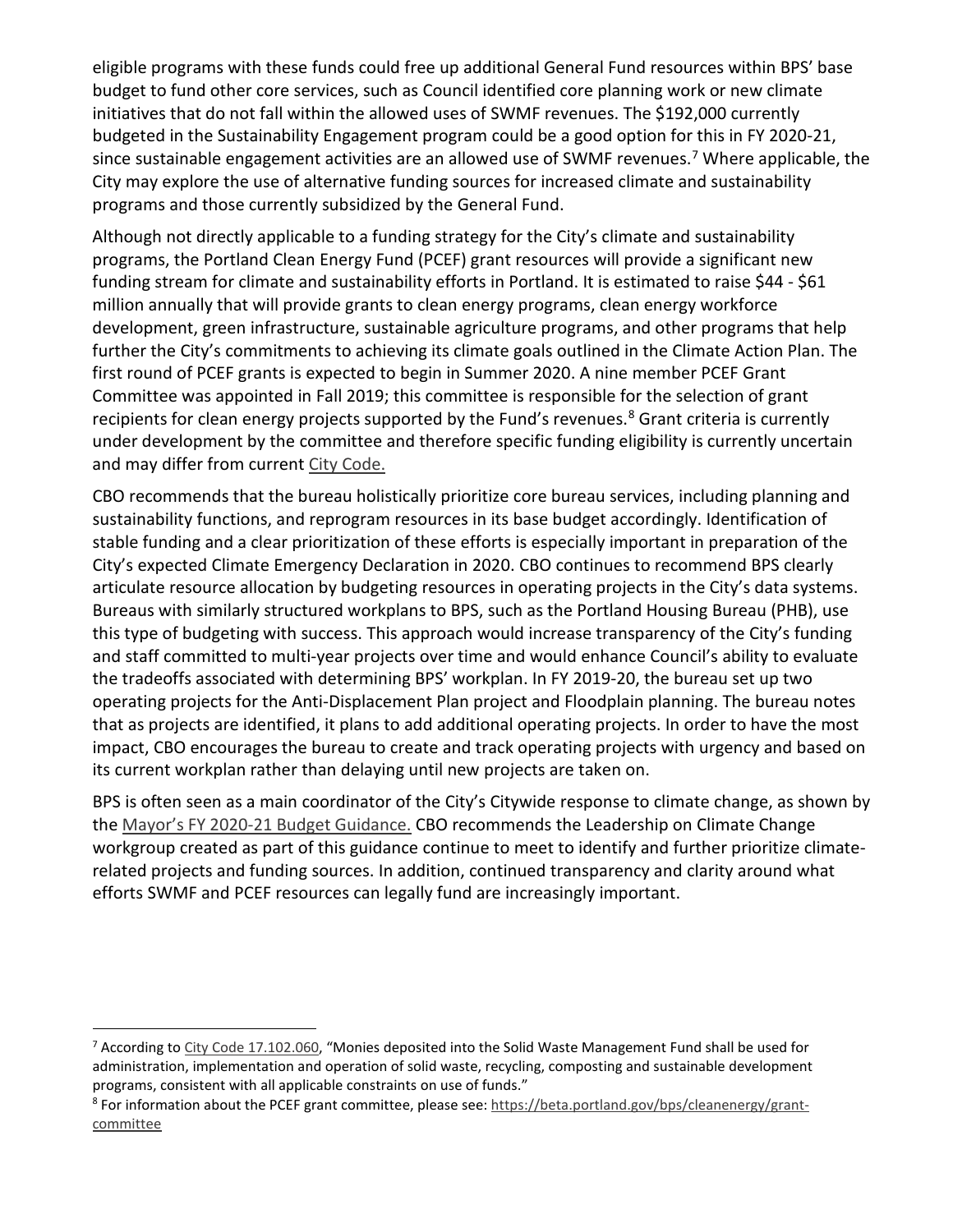# **DECISION PACKAGES**

# **Accelerated Climate Action**

*\$225,000, 1.0 FTE* 

## **Request Summary**

The FY 2020-21 [Mayor's Budget Guidance](https://www.portlandoregon.gov/cbo/article/743645) Priority Issue Area 4: Leadership Action on Climate Change directed all bureaus to "prioritize actions to reduce carbon emissions, to put Portland on a trajectory to achieve a 50 percent reduction in carbon emissions by 2030," with special attention to communities on the frontlines of climate change, including communities of color and low-income communities. It also directed BPS, the Portland Bureau of Transportation (PBOT), Portland Bureau of Emergency Management (PBEM), Portland Parks and Recreation (Parks), Portland Fire and Rescue (PF&R), and relevant divisions within the Office of Management and Finance (OMF) to develop a Citywide proposal to maximize the City's impact in reducing carbon pollution.

In this proposal, bureaus identified climate actions in bureaus' FY 2020-21 base budgets that will help the City meet its 2030 climate goal, including the [Rose Lane Project,](https://www.portlandoregon.gov/transportation/80076#:%7E:text=) efforts of the Portland Clean [Energy Community Benefits Fund,](https://beta.portland.gov/bps/cleanenergy/about-portland-clean-energy-community-benefits-fund) and the [Home Energy Score Program,](https://beta.portland.gov/pdxhes) among others.<sup>[9](#page-5-0)</sup> The proposal also highlights several future actions, including an Energy Action Plan for City buildings. Currently, there is insufficient detail regarding the intersection of these bureau initiatives for CBO to analyze this proposal as one package; however, the decision package requests are analyzed separately in each bureau's review.

These bureaus are collectively requesting \$9.86 million in additional resources to support the City's Climate goals. BPS' request totals \$225,000 in one-time General Fund discretionary resources, comprised of \$100,000 in materials and services and \$125,000 in personnel services for the addition of 1.0 FTE Coordinator II to accelerate the City's efforts of policy and climate action plan development. These resources would fund two key policy development processes: 1) Development of Existing Building Standards and 2) Update of the Renewable Fuel Standard. It would also support aspects of the Climate Action Plan Update and Sustainable Consumption and Production Strategy. The bureau states that activities from these efforts have the potential to reduce total community-wide carbon emissions by an additional 25% by 2030.

# **Offset Summary**

BPS realigned 0.65 FTE from its Sustainability Engagement program to support the activities in this decision package, totaling \$85,897 in redirected resources. The positions are funded by Solid Waste Management Fund resources and currently educate Portland residents on preventing waste and improving recycling. The bureau also identified between \$140,000 and \$165,000 of grant and in-kind resources, as follows:

 \$75,000 of in-kind resources from the Institute for Market Transformation (IMT) and the Natural Resources Defense Council (NRDC), through the City Energy Project (CEP). Resources include technical assistance and direct funding for contracting. These resources are subject to the terms of a memorandum of understanding (MOU) that is not finalized and are contingent upon receiving \$125,000 in General Fund resources for the existing building performance

<span id="page-5-0"></span><sup>&</sup>lt;sup>9</sup> For the full Leadership Action on Climate Change Memo, please see Page 16 of the Office of Management and Finance's FY 2020-21 Requested Budget Submission at:<https://www.portlandoregon.gov/cbo/article/752712>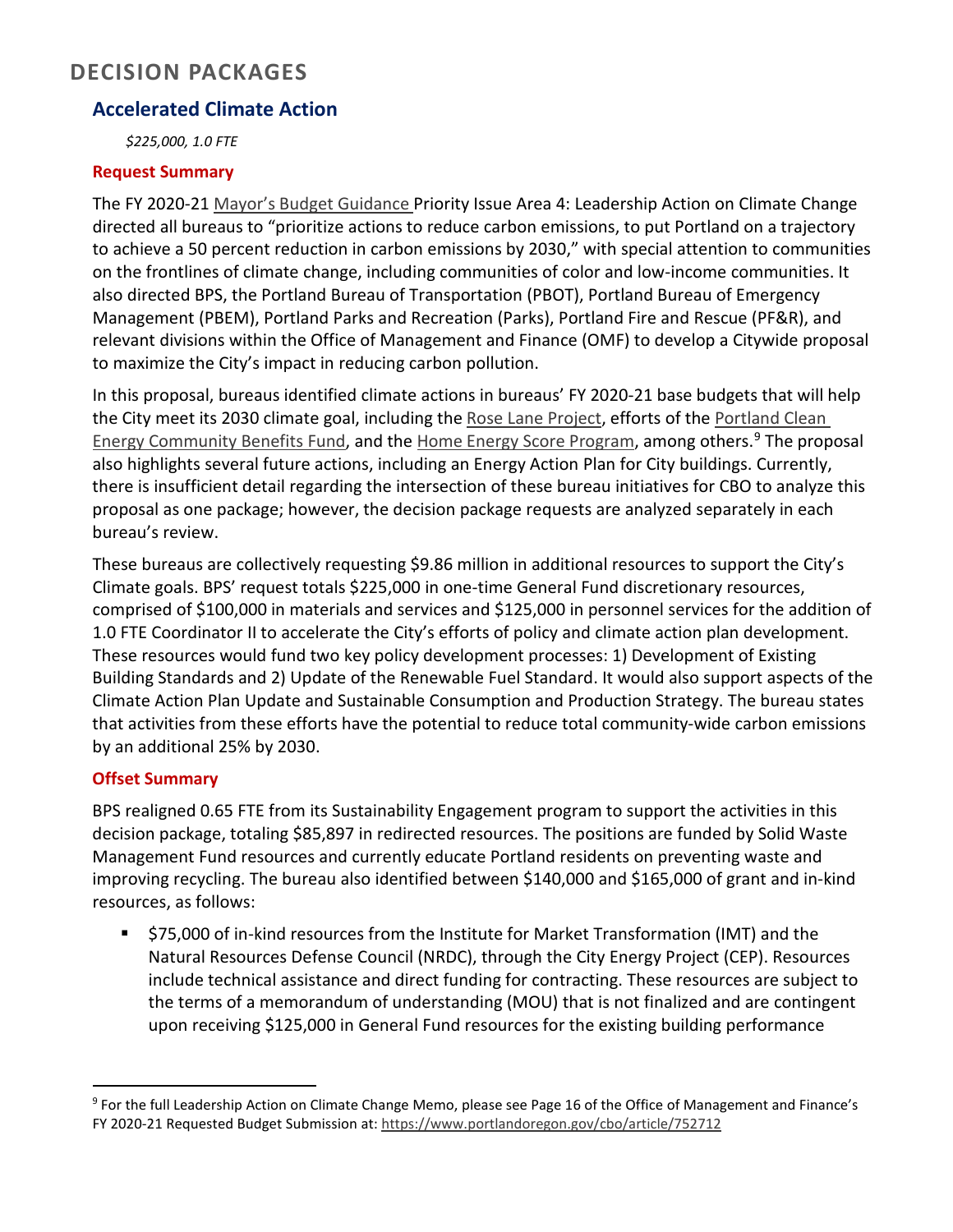standards policy work (discussed below).

- \$15,000 to \$40,000 from Portland Energy Conservation, Inc. to support the City's development of existing building performance standards. These resources are also contingent upon receiving the General Fund resources for this work.
- **550,000** in grant resources from the Bullitt Foundation to support engagement with communities of color and low-income communities in the update of th[e Climate Action Plan.](https://beta.portland.gov/bps/climate-action/history-and-key-documents-climate-planning-and-action-portland) This funding has been awarded to BPS and is budgeted in the bureau's FY 2020-21 base budget

# **CBO Analysis**

CBO recommends that Council consider fully funding this package if resources are available. The bureau states that this proposal will require a minimum of two years to complete and expects to return to Council in FY 2021-22 with a similar request for additional one-time resources to complete the second year of work, making the commitment of Council at least \$450,000. Should Council deem elements of this package of sufficient priority to warrant General Fund support, CBO recommends Council consider committing to the full two-year cost of the proposal.

The request is comprised of four distinct components, evaluated separately below.

# **Develop Existing Building Performance Standards (\$125,000 General Fund one-time)**

This effort builds off a recommendation from the City-sponsored, community-led Zero Cities Initiative, which sought to develop and prioritize polices that serve the goals of: 1) increased racial equity and 2) a zero-carbon building sector by 2050. This policy would build on the City's existing commercial energy [performance reporting requirement](https://beta.portland.gov/energy-reporting) and would require building owners – including multifamily residential property owners – to achieve a minimum level of energy efficiency, effectively transforming a reporting program to a compliance program and expanding its scope.

Since the resources being requested are for the initial policy development stage, there is uncertainty around what the program details, including what an expected level of efficiency might be. The bureau has not conducted any costings on what impacts on other City bureaus, property owners, and/or Portland residents would be to meet different scenarios of performance standards, nor future enforcement costs to the City. As these types of compliance programs can disproportionally affect vulnerable communities, the bureau states it will prioritize reduced utility bills for renters and protect low-income tenants in its policy development. CBO notes these as potential program concerns that could result in large costs to the City and Portland community. If funded, BPS and Council should critically evaluate these policy decisions prior to implementation.

While CBO has significant concerns about current programmatic uncertainties as well as future impacts and costs, CBO also recognizes that building decarbonization efforts are an increasingly best practice in energy efficiency and can have a positive return on investment beyond carbon emission reduction. For example, the state of California has expansive Building Energy Efficiency Standards for new and existing buildings that have resulted in significant energy savings in the state.<sup>[10](#page-6-0)</sup> The bureau notes that, once implemented, this policy has the potential to reduce carbon emissions from the

<span id="page-6-0"></span><sup>&</sup>lt;sup>10</sup> For example, California's building energy efficiency standards have saved enough electricity to power 300,000 additional homes annually. For more information, please see the California Energy Commissions Building Energy Efficiency program website here: <https://www.energy.ca.gov/rules-and-regulations/building-energy-efficiency>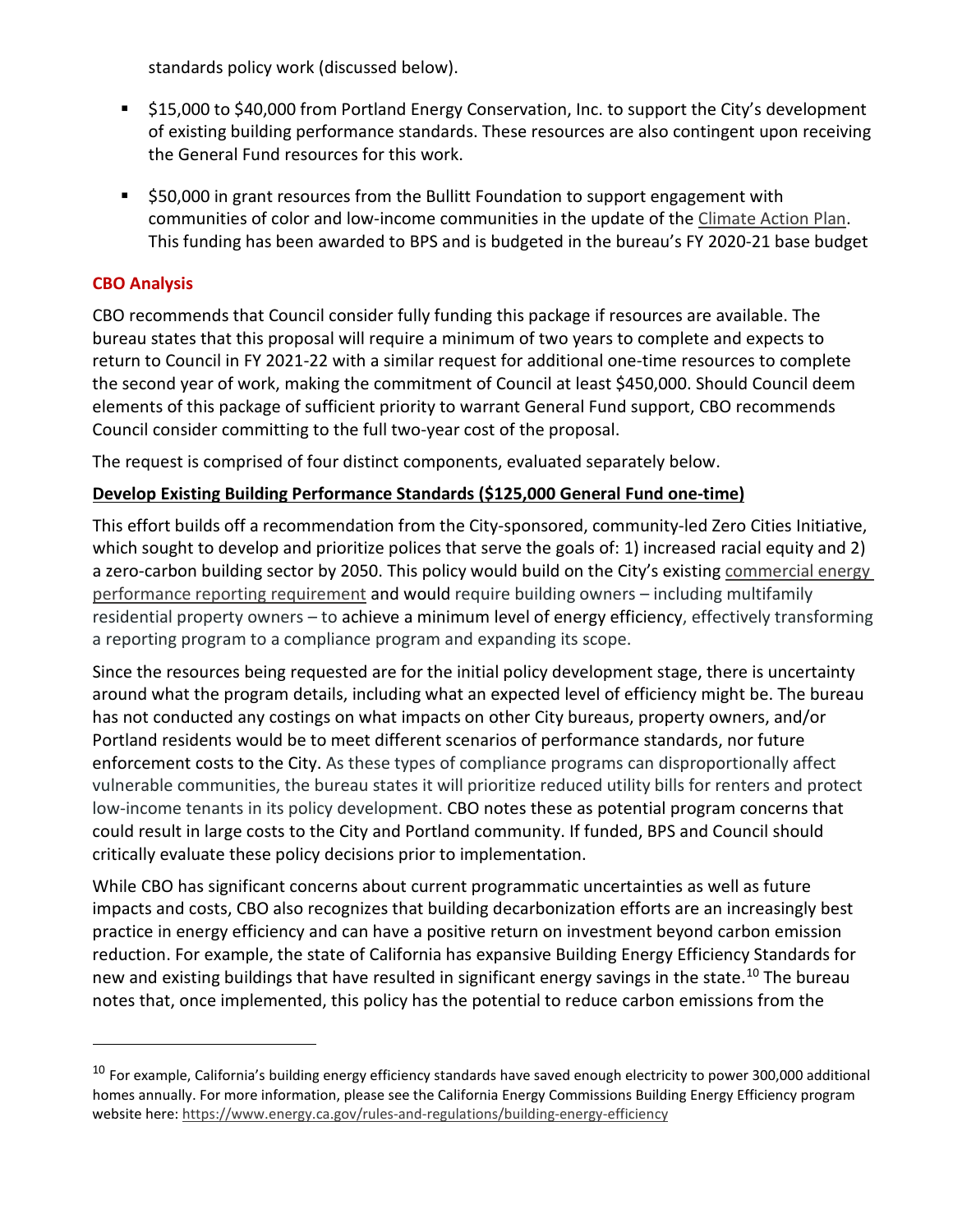commercial building sector by nearly 20% by 2030 and puts Portland on a trajectory to achieve netzero emissions from this sector by 2050.

As a result, CBO recommends the \$125,000 in additional General Fund resources that the bureau requests to begin this policy development process in FY 2020-21. This will ensure the bureau can receive the \$90,000 - \$115,000 of grant resources contingent on these resources (outlined in the offset section above). Alternatively, Council could seek to reprioritize the bureau's current climate and sustainability efforts to fund the existing building performance standards in FY 2020-21 or direct the bureau to begin this work on a slower timeline.

# **Expand Renewable Transportation Fuels (\$100,000 General Fund one-time, \$50,000 external match)**

[The Portland Renewable Fuel Standard](https://www.portlandoregon.gov/bds/44630) has not been updated since its adoption in 2007. BPS proposes making code changes to increase the volume of renewable fuels sold in Portland. The bureau plans to update the code to better align with – and seek efficiencies from – the approach taken by the State's [Oregon Clean Fuels Program.](https://www.oregon.gov/deq/aq/programs/Pages/Clean-Fuels.aspx) This change could notably reduce carbon emissions from the transportation sector, which is especially important as local carbon emissions in the transportation sector are 8% higher than 1990 levels.<sup>[11](#page-7-0)</sup>

Since funding is requested for the initial policy development stage, there remains uncertainty about program details, including unknown potential future costs to the City for implementation and compliance, and impacts on fuel sellers. CBO recommends that BPS continue to work with PBOT about the timing and content of this policy work, as fuel sale fluctuations will impact that bureau's primary revenue source.

However, due to this proposal's potential impact in addressing the City's climate goals, CBO recommends the \$100,000 in additional General Fund resources to begin the code development change process in FY 2020-21. Alternatively, Council could direct the bureau to begin this work on a slower timeline until it identifies additional resources or reprioritize within its existing resources to begin this work in FY 2020-21.

## **Climate Action Plan Update (Staff realignment and external resources)**

BPS has begun work on the Climate Action Plan 2020 Update, with a report to Council with near-term priorities and actions expected by the end of calendar year 2020. This update will employ the framework of climate justice and focus on robust community engagement processes. The bureau has resources for this work in its base budget; this request will facilitate a greater scope on an accelerated timeline and will be funded through the \$50,000 Bullitt foundation grant and through the staff realignment offsets discussed above. CBO is supportive of the bureau's efforts to increase public engagement in the [Climate Action Plan](https://beta.portland.gov/bps/climate-action/history-and-key-documents-climate-planning-and-action-portland) and recommends the bureau seek opportunities to do this either within its existing resources and/or with additional resources it receives for the Accelerated Climate Action decision package. However, CBO notes that since the Climate Action Plan update is already underway, it is expected that resources for data and policy analysis, and public engagement would be prioritized within the bureau's workplan as core services. In future multi-year planning processes, CBO recommends Council and the bureau identify the level of data and policy analysis, and public engagement necessary for a successful planning process and prioritize these resources within its base budget to avoid requests of this nature, although CBO acknowledges that sometimes projects do change scale and scope as they unfold.

<span id="page-7-0"></span> $11$  For additional analysis on the City of Portland's carbon emission reduction performance, please see CBO's FY 2018-19 Prior Year Performance report at: https://www.portlandoregon.gov/bps/article/742164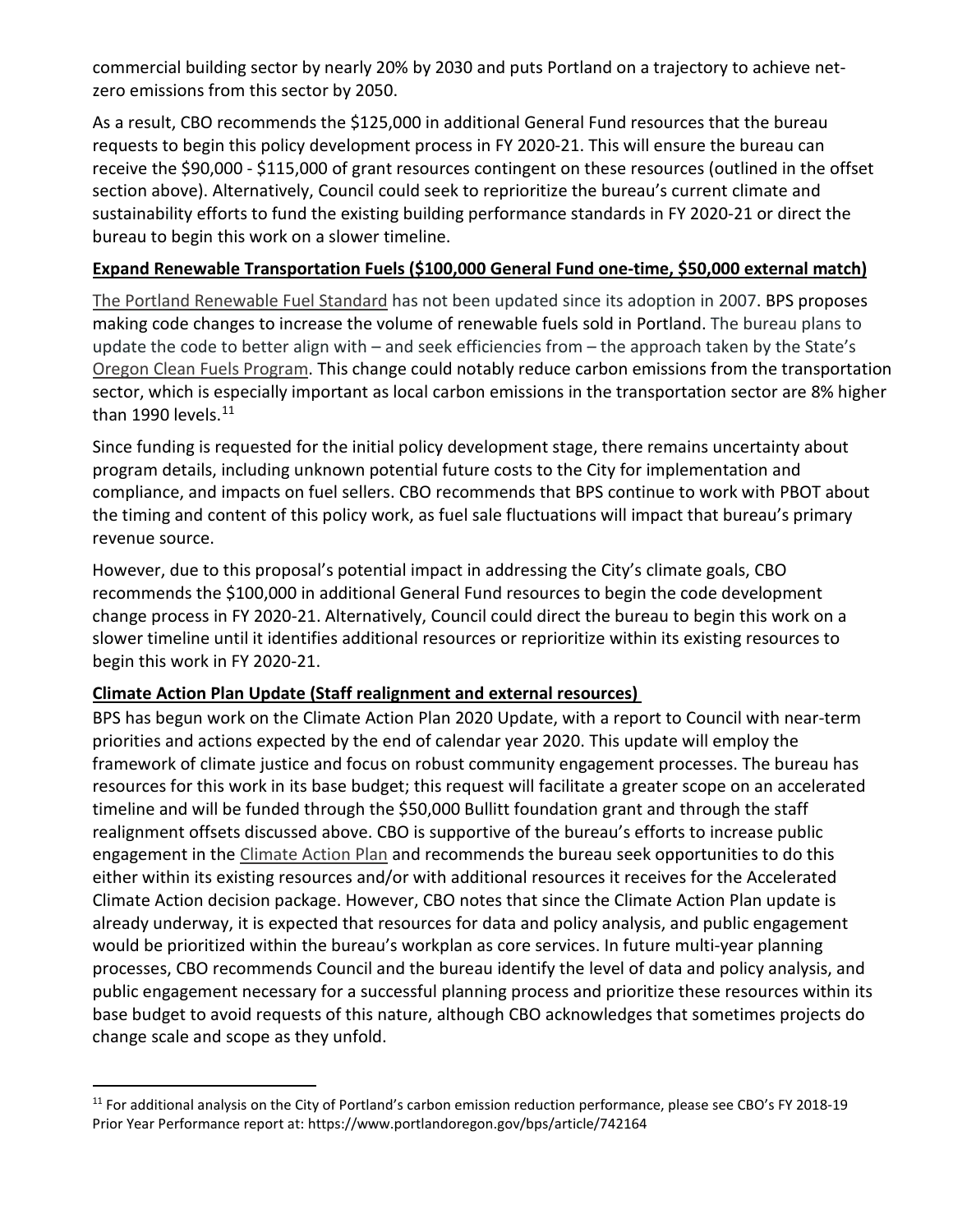# **Sustainable Consumption and Production Strategy (Staff realignment)**

The bureau is currently in the process of developing a Consumption and Production Strategy aimed to reduce local consumption-based carbon emissions, such as those from food, building materials, electronics, appliances, vehicles, and clothing. In FY 2020-21 BPS wants to build on this work by conducting community engagement around the draft strategy in order to prioritize future actions that can help influence consumption patterns. The bureau expects that analysis of community engagement would result in shifting the workplans of Sustainable Engagement program staff to begin implementing priority actions. This work will be funded through staff realignment offsets and efficiencies with the Climate Action Plan Update work discussed above. Therefore, the bureau notes that sustainable consumption work would be achievable without additional General Fund resources; however, the bureau believes the project timeline and efforts would be affected due to capacity of BPS staff. If this work remains a Council and bureau priority in future years, CBO recommends identifying a stable funding source for this work as the project has the capacity to be a multi-year effort and increase in scale contingent on community engagement and prioritized interventions.

# **CBO Recommendation: \$225,000 one-time | 1.00 FTE**

# **Anti-Displacement Action Plan**

*\$280,000, 1.2 FTE* 

## **Request Summary**

The Mayor's FY 2020-21 Budget Guidance included a directive for BPS, the Portland Housing Bureau (PHB), the Portland Bureau of Transportation (PBOT), and Prosper Portland to develop, implement, and manage equitable community development while mitigating displacement alongside infrastructure bureau partners. This effort was expected to include:

- 1. Collaboration alongside Portlanders to center community needs;
- 2. Improvement of east Portland to catalyze equitable and sustainable community development, and
- 3. Prioritization of residents who have displaced or who are at risk of displacement to achieve shared economic prosperity.

For FY 2020-21, PHB, BPS, and Prosper Portland put forward a collective one-time General Fund ask of \$1.14 million to support specific activities, which is anticipated to total \$3.42 million over the next three years.

BPS' request includes \$280,000 in additional one-time General Fund resources (\$203,830 in one-time General Fund discretionary resources and \$76,107 in General Fund overhead) for continued work on the Portland Anti-Displacement Action Plan. This includes \$165,987 in personnel services for 1.2 FTE who will work on relevant project coordination and analysis and \$114,013 in materials and services for the preparation of area plans related to equitable community development while mitigating displacement in the Brentwood Darlington and Parkrose neighborhoods.

## **Offset Summary**

BPS identified a \$140,000 grant awarded by the Oregon Department of Transportation (ODOT) as the 50% offset option for this request. These resources are intended for work on the Parkrose Main Street Project, which is reliant on leveraging the Anti-Displacement Action Plan to ensure that safety improvements in the area do not displace businesses or residents. The bureau states that if one-time General Fund resources are not received, it is unlikely to meet the requirements of the grant and the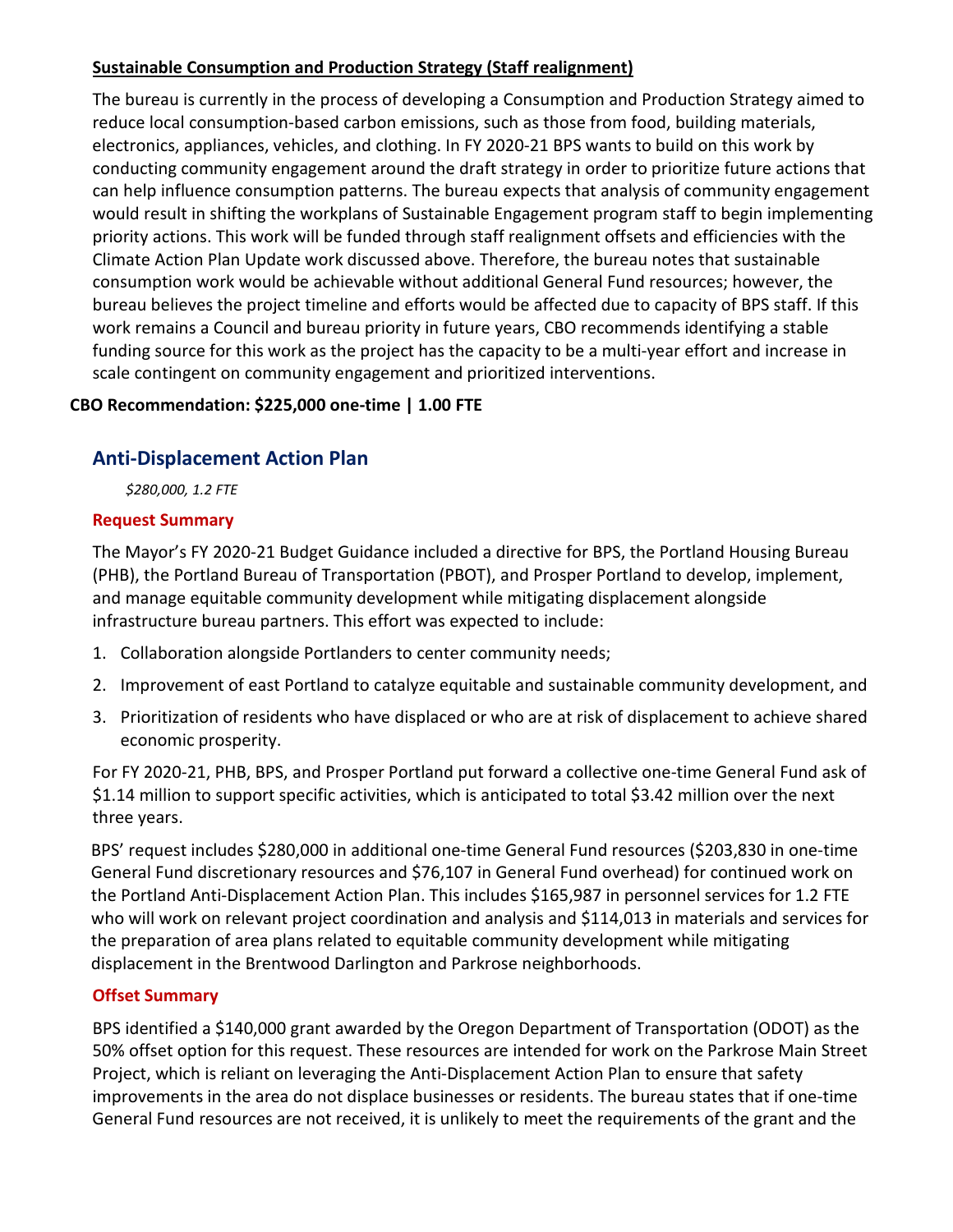Parkrose project would not move forward. If Council chooses to accept the bureau-identified offset of an external match, the General Fund request for resources would be lowered to \$140,000 in personnel services, as grant funding would fund the \$114,013 in materials and services and \$25,987 in personnel services discussed in the request summary above.

# **CBO Analysis**

BPS states that the requested additional General Fund resources would complete the initial phase of development of the Anti-Displacement Action Plan. The first year of the project was funded with a total of \$390,000 in one-time General Fund resources in FY 2019-20.<sup>[12](#page-9-0)</sup> With resources provided to date, BPS states it has:

- Begun convening a cross-bureau City workgroup to support analysis and policy coordination in support of the Anti-Displacement Action Plan development.
- Created a BPS/Anti-Displacement PDX Coalition (ADPDX) working group, which supports the design and coordination of the Anti-Displacement Action Plan process.
- Initiated the process to charter an Anti-Displacement Task Force in partnership with community groups and members.
- **EXP** Created an inventory of City policies, programs, and projects relevant to Anti-Displacement issues and researched best practices in Anti-Displacement work.
- Partnered with the Office of Community and Civic Life to identify and survey existing civic networks related to Anti-Displacement work.

Requested resources would support continued convening of the City Anti-Displacement Work Group and the Anti-Displacement Action Plan Task Force; continued support of the community work led by the Anti-Displacement PDX Coalition; and an expansion of staff analysis and research in coordination with the Portland Housing Bureau and Prosper Portland.

Intended project outcomes are to 1) form and commence work of Anti-Displacement Plan Task Force between City and community leadership; 2) create an initial Anti-Displacement Action Plan<sup>[13](#page-9-1)</sup>; 3) provide City Council with recommendations on anti-displacement policies and programs as needed for their decisions on policies, projects, and investments; and 4) solidify working relationship between City and Anti-Displacement PDX staff teams.

Although these outcomes align with City Council priorities for mitigating displacement, it remains unclear how these outcomes will be measured or the scale their impact will have on addressing antidisplacement in the city. There has been significant program development from the bureau's previous requests for project resources in the FY 2019-20 Fall Budget Monitoring Process (BMP) and Budget Development, but a program work plan, including performance measures, evaluation frameworks of the program, and a detailed project timeline are still unclear to CBO at this time. However, as there is significant Citywide investment and community support in this project and a sense of urgency to

<span id="page-9-1"></span>[https://www.portlandoregon.gov/cbo/article/725381;](https://www.portlandoregon.gov/cbo/article/725381)<https://www.portlandoregon.gov/cbo/article/743155>  $13$  The Anti-Displacement Action Plan is expected to include the development of specific thresholds for when the City applies displacement risk analysis and action plans that prioritize community.

<span id="page-9-0"></span> $12$  For previous analysis regarding the Anti-Displacement Action Plan, please see CBO's FY 2019-20 requested budget analysis and FY 2019-20 Fall Budget Monitoring Review at the following links: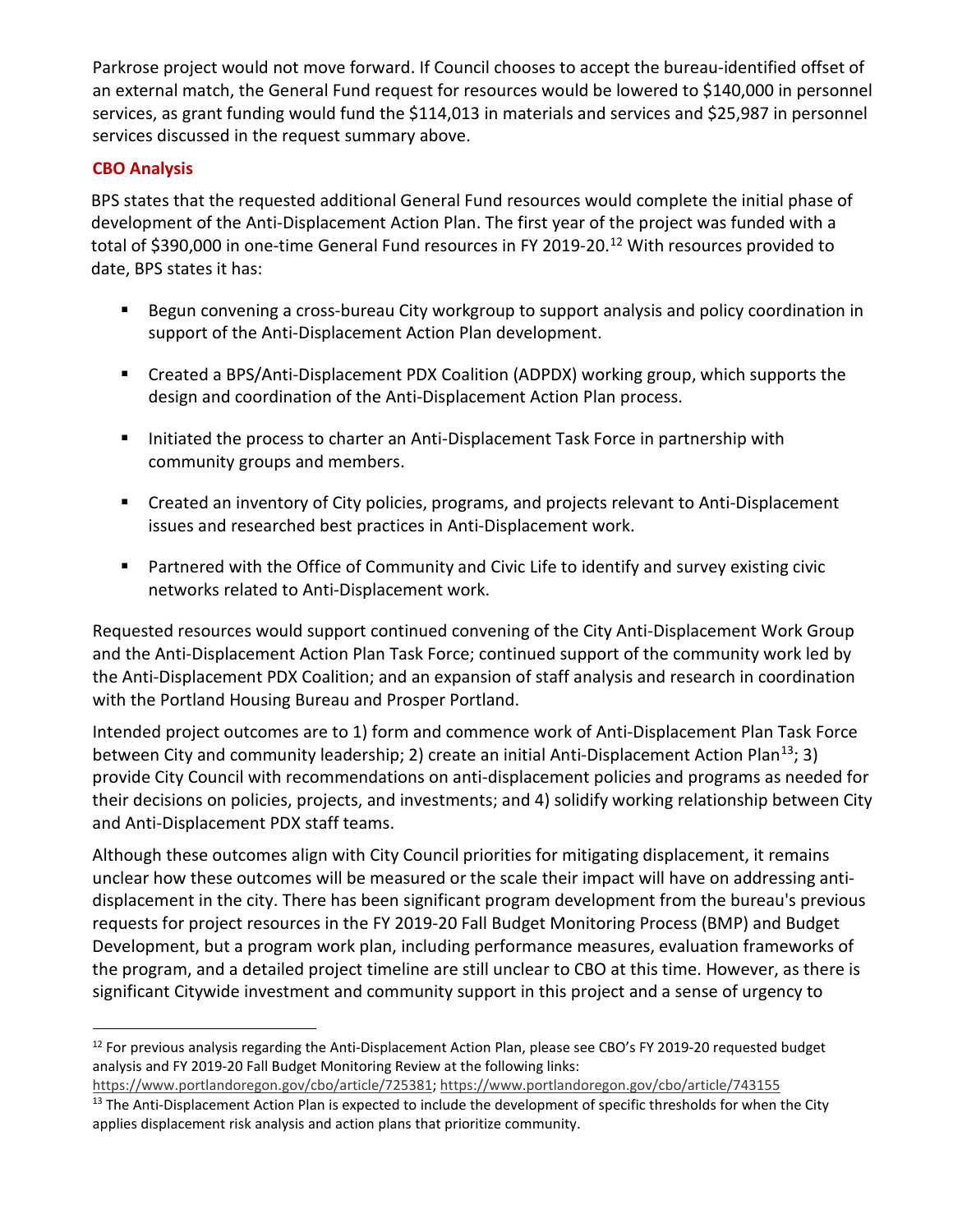address displacement, it is important the bureau commit to presenting a finalized Anti-Displacement Action Plan to Council in the near future.

BPS has stated that this project would be multi-year and may become an ongoing function or program, which CBO noted in prior analysis poses a risk when funded with serial one-time resources. CBO continues to recommend that a long-term funding strategy be identified for Citywide antidisplacement work if it remains a Council priority, including considering whether BPS should plan to include this work in its base budget allocation moving forward.

BPS' Anti-Displacement Plan work would continue irrespective of Council supporting this request, but the bureau states there would be delays in the background analysis and research - which the bureau believes to be foundational to the project goals - and the bureau would reallocate staff that would have contributed to the Parkrose project. The bureau estimates a year delay in the project if it does not receive the requested resources, and the bureau would not be able to provide a cash match required to receive the ODOT grant resources identified as the 50% offset above.

This work aligns with the implementation of the City's [2035 Comprehensive Plan](https://beta.portland.gov/bps/comp-plan/2035-comprehensive-plan-and-supporting-documents) and CBO acknowledges benefits to community-based approaches to the City's Anti-Displacement efforts. CBO supports the notion that the creation of the Anti-Displacement Action Plan will provide a coordinated framework for Citywide investments in mitigating displacement, which suggests that completing this project prior to making large investments in other Citywide anti-displacement efforts would be beneficial. In addition, the City has invested resources in the beginning phases of work and has set up community expectations that the work will continue. As a result, CBO recommends \$140,000 in onetime General Fund discretionary resources for this effort. This amount allows for the full scope of work outlined in the decision package and assumes Council approval of the bureau's 50% offset of grant resources.

However, CBO recommends that the bureau, City Council, and relevant stakeholders from other bureaus prioritize the creation of a detailed workplan in order to clearly articulate when project deliverables can be expected, and how those deliverables may create a demand for additional resource. The bureau states that a draft work plan is expected to be presented to Council in March 2020. CBO also strongly recommends that the bureau secure a financial commitment from bureau partners and/or Council *before* establishing community expectations that will require a new operational or financial commitment to fulfill.

## **CBO Recommendation: \$140,000 one-time | 1.2 FTE**

# **Lower Southeast Rising Area Plan**

*\$140,000 1.25 FTE* 

## **Request Summary**

As part of the [Mayor's Budget Guidance](https://www.portlandoregon.gov/cbo/article/743645) on Community Development Mitigating Displacement, BPS is requesting \$140,000 is additional one-time General Fund resources for work on the Lower Southeast Rising Area Plan. This includes \$63,930 in one-time General Fund discretionary resources and \$76,270 in General Fund overhead resources to fund 1.25 FTE (1.0 Associate Planner and 0.25 Planner II City-Land Use).

The plan will produce a land use and transportation strategy for a section of the Brentwood Darlington neighborhood. A plan for increased investments in this area was identified as a need as part of the [2035 Comprehensive Plan](https://beta.portland.gov/bps/comp-plan/2035-comprehensive-plan-and-supporting-documents) process. The area was also identified as vulnerable to displacement through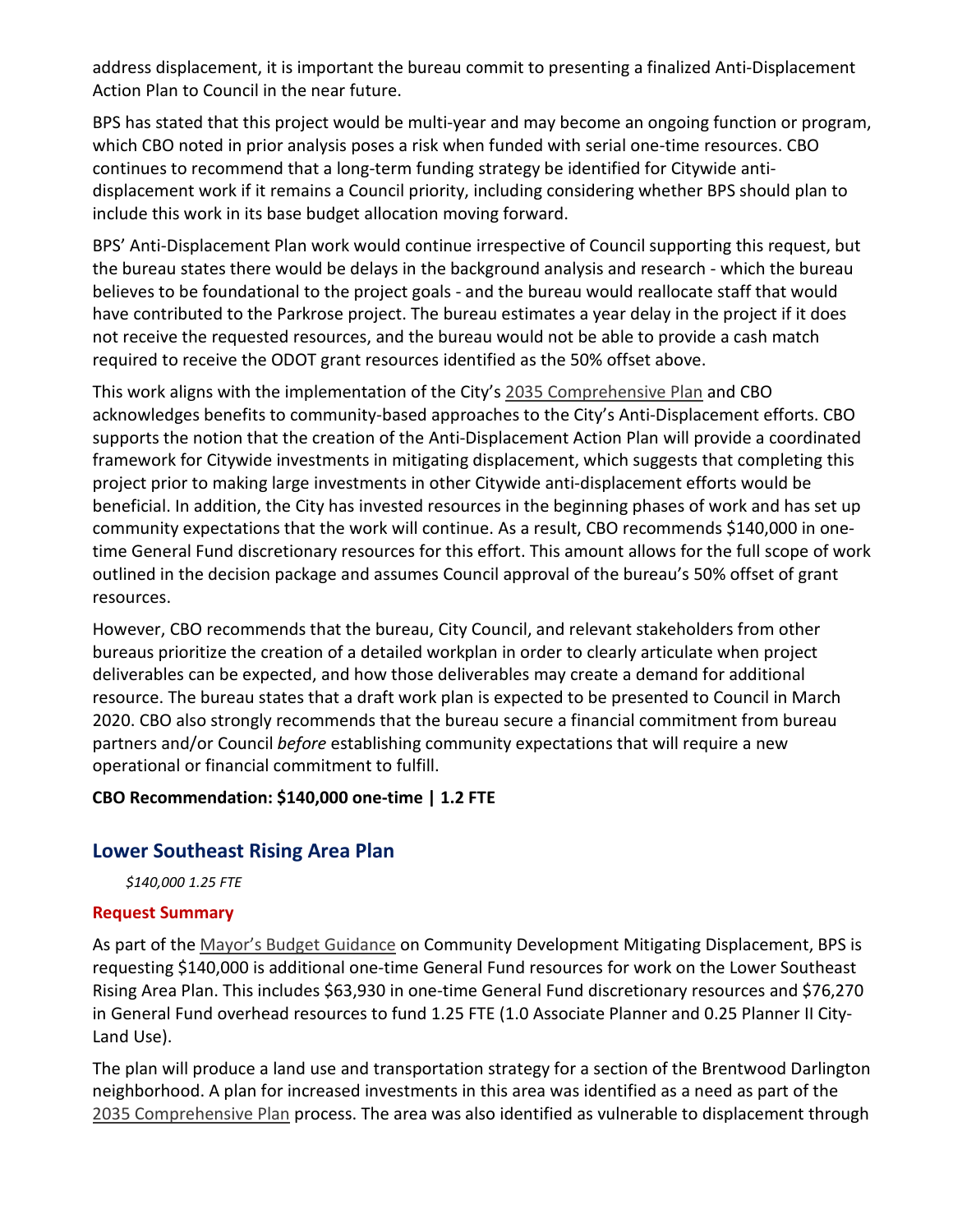BPS' anti-displacement analysis. The project is being partially funded by a \$220,000 grant from the Oregon Department of Transportation (ODOT). The request would fund limited term staff to supplement other BPS and PBOT staff on the project. BPS states that additional staffing is needed due to the scale of work and desired level of community engagement.

## **Offset Summary**

The bureau has identified \$70,000 dollars of the \$220,000 grant from ODOT as a 50% offset for this General Fund request. The bureau notes that funds in addition to the grant resources are needed to complete the project; it cannot meet the commitments of the grant without the requested resources in this package. The grant is attached to a specific workplan and cannot be repurposed, and at least a \$25,000 match is required from the City. This grant also includes funds going to PBOT for staff time, which are being matched by PBOT resources and funds for external consultants hired directly by ODOT.

If Council chooses to accept the bureau-identified offset of an external match, the General Fund request for resources would be brought down to \$70,000 (\$31,915 discretionary and \$38,085 overhead), with grant funding supporting the other \$70,000 in personnel services.

# **CBO Analysis**

According to the bureau, the planned outcome of this planning process is to develop a list of transportation projects, which will be evaluated and prioritized to produce a transportation infrastructure investment strategy for the project area.

Specific project outcomes are identified by the bureau as:

- 1. Create greater economic opportunity and access to services in the project area though transportation and land use improvements;
- 2. Explore designation of a new neighborhood-serving center and/or corridor;
- 3. Recommend improvements to land use and transportation to achieve the goals of the Portland Plan, the 2035 Comprehensive Plan, the Vision Zero Action Plan, the Transportation System Plan, and the Regional Transportation Plan; and
- 4. Seek City Council action to accept and possibly begin implementation of these recommendations.

BPS states that this planning process will take 18 months in total, with most of the work taking place in FY 2020-21. BPS plans to internally fund the work anticipated for FY 2021-22, which would include the legislative adoption process, required notice periods, and public hearings. The bureau states that this project could not be completed on a different timeline or scale as the timeline is prescribed by the ODOT grant program and the project is primarily tied to state-mandated activities.

CBO notes the importance of developing this area plan and its alignment with the City's 2035 Comprehensive Plan, which identifies the Brentwood Darlington area as under-served in terms of "neighborhood completeness," indicating that its residents do not have equitable access to infrastructure and services. In addition, the program relates to the Mayor's Budget Guidance priority area of "Community Development Mitigating Displacement." In FY 2020-21, BPS, PHB, Prosper Portland, and PBOT all plan to participate in area planning activities in Brentwood Darlington and Park Rose supported by [ODOT TGM Planning Grant funds.](https://www.oregon.gov/lcd/TGM/Pages/Planning-Grants.aspx) According to BPS, while the specific focus of these projects varies, they are linked by common goals of equitable community development while mitigating displacement related to planned or needed infrastructure investments.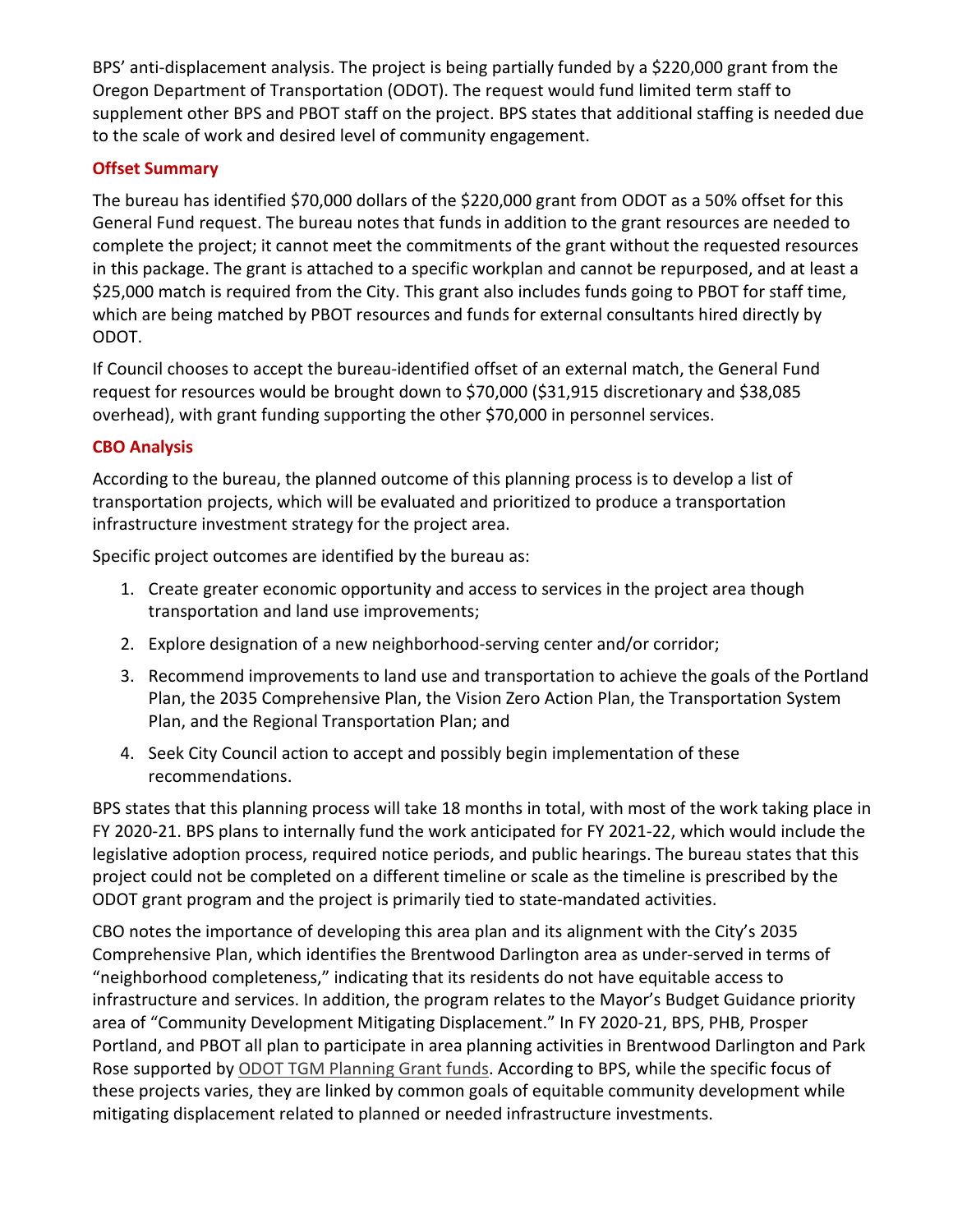Due to this project's alignment with Citywide goals and its intersection with the City's antidisplacement efforts, CBO recommends partially funding this request with \$45,000 in additional onetime General Fund resources for 1.0 FTE (\$20,517 discretionary and \$24,483 overhead).

CBO notes that the Lower Southeast Rising Area Plan seems to be within the bureau's core work in its Area Planning program, and therefore should be prioritized within the bureau's base budget as much as feasibly possible if it is a priority. The bureau submitted its FY 2020-21 Requested Budget with an expected 3% merit increase for non-representatives, instead of capping at 2% per the Mayor's most recent budget guidance. Capping the merit as directed would result in approximately \$75,000 in additional resource, of which approximately \$25,000 were available General Fund resource that can be reprogramed within the bureau. Reprioritizing these dollars to fund this work, in addition to the CBO recommended \$45,000 in additional resources, will allow the bureau to achieve the full scale and scope of this project as outlined in the bureau's submitted offset decision package. Taking this approach would ensure that the bureau is able to receive the ODOT grant resources discussed above and provide the necessary \$25,000 cash match. CBO also notes that the plan may result in future policy and/or community commitments on behalf of the City that would be added to the City's [Transportation](https://www.portlandoregon.gov/transportation/67263) System Plan or other public facilities/capital plans and could result in increased costs and investments in the future.

# **CBO Recommendation: \$45,000 one-time, 1.0 FTE**

# **Portland Clean Energy Fund**

*\$755,199 5.8 FTE* 

# **Request Summary**

BPS is requesting to allocate \$755,199 from expected revenue in the Portland Clean Energy Community Benefits Fund (PCEF) to personnel services to fund 5.80 FTE that will support administration of the PCEF program. These resources are from the 1% surcharge on retail sales of certain large retailers within Portland, as approved by voters in [Measure 26-201](https://multco.us/file/74764/download) in November 2018. The PCEF program plans to administer its first round of grants to qualified nonprofit organizations for eligible projects and programs in FY 2020-21, issuing an estimated \$6-8 million in grant funding.<sup>[14](#page-12-0)</sup>

Requested staff and position descriptions include:

- 3.0 FTE Coordinator II (1.0 permanent full time, 2.8 limited term position) to provide project management functionality associated with each of the key sectors of grant funding
- 1.0 FTE Financial Analyst II (permanent full time) to manage the program's finance, accounting, and annual audit response
- 1.0 Administrative Specialist I (permanent full time) to provide administrative support for the PCEF program
- 0.8 FTE Coordinator II is requested to secure funding for an existing limited term position that was funded in FY 2019-20 with bureau salary savings. This position supports the development of the workforce and contractor equity.

<span id="page-12-0"></span><sup>&</sup>lt;sup>14</sup> For additional information on the PCEF program, please see BPS' website: <https://beta.portland.gov/bps/cleanenergy/about-portland-clean-energy-community-benefits-fund>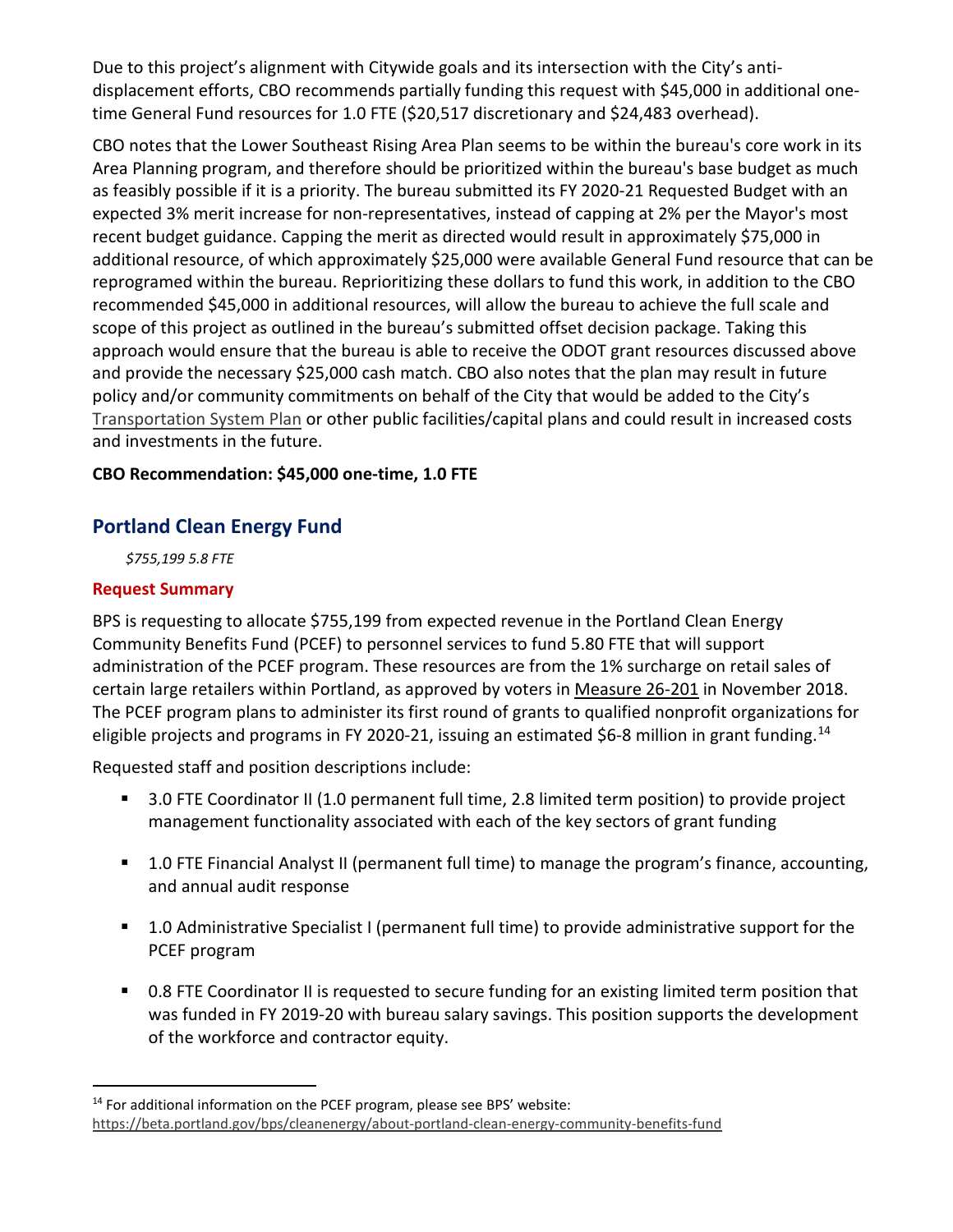#### **CBO Analysis**

Since expected annual PCEF revenues are still unknown and projections have a large range – between \$44 and \$61 million annually - several of the requested positions are requested as limited term positions as there may not be sufficient resources available to support the positions as ongoing if PCEF revenues are on the lower end of current estimates. In addition to these positions, BPS is allocating an additional \$10.7 million from PCEF resources in its FY 2020-21 base budget for outreach, technical, and administrative resources for potential applicants and grant funds.

CBO recommends this request but notes that as program development estimates are imprecise, the program may see significant underspending in FY 2019-20 and FY 2020-21. Additionally, projected program revenues are still imprecise. Therefore, careful long-term planning and tracking of the program costs of the fund should continue to be a priority for the bureau. It is imperative that the program be developed with scalable options in order to have the least negative impact on PCEF program operations. This is especially important due to community expectations of PCEF and as there is a 5% administrative cap on PCEF beginning in June 2022. There is currently no administrative cap in place as there is an identified grace period for program development, which the bureau believes will allow for a timely evaluation of the program revenues, administrative cap, administrative budget, and program needs to make decisions regarding appropriate staffing levels moving forward.

#### **CBO Recommendation: \$755,199 | 5.8 FTE**